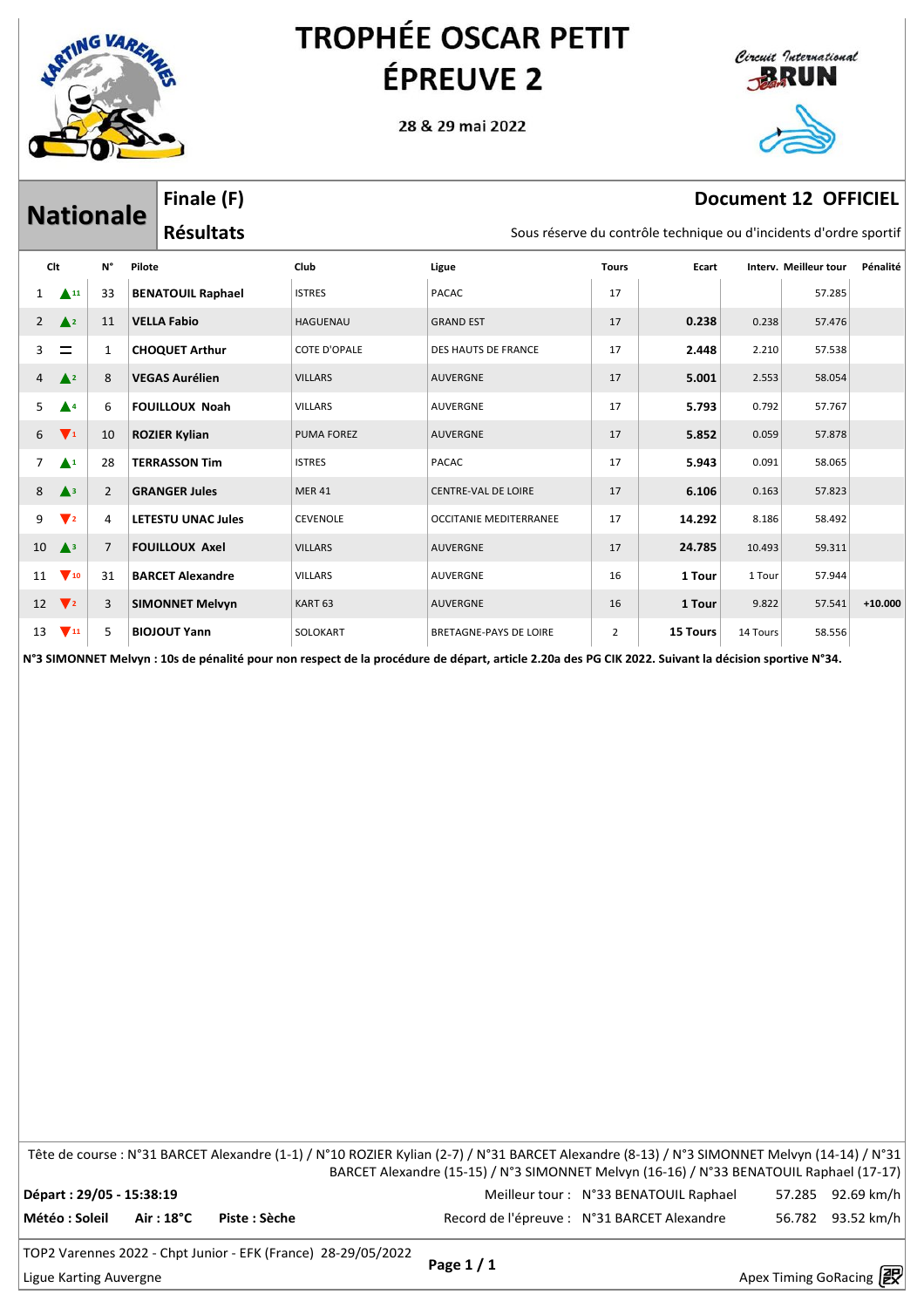

28 & 29 mai 2022



|    |                               |                |                               |           | Finale (F)              |                                                                   |              |        |        | <b>Document 12 OFFICIEL</b>    |           |
|----|-------------------------------|----------------|-------------------------------|-----------|-------------------------|-------------------------------------------------------------------|--------------|--------|--------|--------------------------------|-----------|
|    |                               |                | <b>Senior-Mast-Gent-Rotax</b> |           | <b>Résultats</b>        | Sous réserve du contrôle technique ou d'incidents d'ordre sportif |              |        |        |                                |           |
|    | Clt                           | $N^{\circ}$    | Pilote                        | Classe    | Club                    | Ligue                                                             | <b>Tours</b> | Ecart  |        | Intery. Neilleur tour Pénalité |           |
| 1  | $\blacktriangle$ <sup>1</sup> | 3              | <b>DELMAS Louis</b>           | Senior    | <b>CLUB DE PERS</b>     | <b>AUVERGNE</b>                                                   | 17           |        |        | 55.978                         |           |
| 2  | $\triangle$ 6                 | 12             | <b>NAVARRO Loic</b>           | Senior    | LE COTEAU               | <b>AUVERGNE</b>                                                   | 17           | 4.940  | 4.940  | 56.145                         |           |
| 3  | $\triangle$ 10                | 22             | <b>GARDES Evan</b>            | Senior    | <b>VILLARS</b>          | AUVERGNE                                                          | 17           | 5.574  | 0.634  | 56.089                         |           |
| 4  | $\blacktriangle^1$            | 1              | <b>DE GRAMONT Amaury</b>      | Senior    | <b>CHALON SUR SAONE</b> | BOURGOGNE-F.COMTÉ                                                 | 17           | 6.327  | 0.753  | 56.193                         |           |
| 5  | $\triangle$ 6                 | 9              | <b>CANE Joseph</b>            | Senior    | LE COTEAU               | <b>AUVERGNE</b>                                                   | 17           | 6.572  | 0.245  | 55.957                         |           |
| 6  | $=$                           | 4              | <b>BUXERAUD Antoine</b>       | Senior    | <b>CLUB DE PERS</b>     | <b>AUVERGNE</b>                                                   | 17           | 8.824  | 2.252  | 56.519                         |           |
| 7  | $\mathbf{V}$ <sub>3</sub>     | 6              | <b>JEAN Clarisse</b>          | Senior    | ORLEANS                 | CENTRE-VAL DE LOIRE                                               | 17           | 8.951  | 0.127  | 56.039                         |           |
| 8  | V <sub>5</sub>                | 5              | <b>GELEY Maxime</b>           | Senior    | <b>ANNEMASSE</b>        | RHÔNE ALPES                                                       | 17           | 9.965  | 1.014  | 55.938                         | $+10.000$ |
| 9  | $\blacktriangledown$ 8        | 7              | LASSOUED Mehdi                | Senior    | <b>SENS PARIS</b>       | <b>ILE DE FRANCE</b>                                              | 17           | 15.853 | 5.888  | 55.863                         | $+10.000$ |
|    | $10 \sqrt{3}$                 | 10             | <b>PHILIBERT Rafael</b>       | Senior    | DE L'ENCLOS             | BOURGOGNE-F.COMTÉ                                                 | 17           | 16.154 | 0.301  | 56.942                         |           |
| 11 | $\sqrt{1}$                    | 80             | <b>PIRZADEH Jules</b>         | Rotax Max | ANGERVILLE              | <b>ILE DE FRANCE</b>                                              | 17           | 22.565 | 6.411  | 57.159                         |           |
|    | $12 \sqrt{3}$                 | 61             | <b>EL KHECHEN Rami</b>        | Gentleman | <b>LYON</b>             | RHÔNE ALPES                                                       | 17           | 22.772 | 0.207  | 57.028                         |           |
| 13 | $\triangle$ <sup>4</sup>      | 11             | <b>GIRAUD Gabin</b>           | Senior    | VARENNES                | <b>AUVERGNE</b>                                                   | 17           | 30.041 | 7.269  | 57.582                         |           |
| 14 | $\mathbf{V}$ <sub>2</sub>     | 42             | <b>DOCHEZ Alexandre</b>       | Master    | VARENNES                | <b>AUVERGNE</b>                                                   | 17           | 30.586 | 0.545  | 57.631                         |           |
| 15 | $\blacktriangle$ <sup>1</sup> | $\overline{2}$ | <b>LEPERS Florent</b>         | Senior    | <b>CLUB DE PERS</b>     | <b>AUVERGNE</b>                                                   | 17           | 31.586 | 1.000  | 57.677                         |           |
|    | $16 \quad \blacktriangledown$ | 41             | <b>DESRICHARD Benjamin</b>    | Master    | VARENNES                | <b>AUVERGNE</b>                                                   | 17           | 33.958 | 2.372  | 57.873                         |           |
| 17 | $\blacktriangle$ <sup>1</sup> | 60             | <b>CESCUTTI Michael</b>       | Gentleman | KART <sub>63</sub>      | <b>AUVERGNE</b>                                                   | 17           | 39.844 | 5.886  | 58.023                         |           |
| 18 | $\triangle$ <sup>1</sup>      | 43             | <b>BARJOT Jean-Christo</b>    | Master    | VARENNES                | <b>AUVERGNE</b>                                                   | 17           | 49.344 | 9.500  | 58.763                         |           |
| 19 | $\blacktriangle$ <sup>1</sup> | 8              | <b>CHOMETTE Romain</b>        | Senior    | KART <sub>63</sub>      | AUVERGNE                                                          | 17           | 50.876 | 1.532  | 58.814                         |           |
| 20 | $\blacktriangledown$ 6        | 40             | <b>GANDREAU Guillaume</b>     | Master    | <b>CHALON SUR SAONE</b> | BOURGOGNE-F.COMTÉ                                                 | 16           | 1 Tour | 1 Tour | 57.793                         |           |

N°5 GELEY Maxime : 10s de pénalité pour non respect procédure départ Art. 2.20a des PG CIK 2022. Suivant la décision sportive N°33. N°7 LASSOUED Mehdi : 10s de pénalité pour non respect procédure départ Art. 2.20a des PG CIK 2022. Suivant la décision sportive N°32.

|                          |                   |               | Tête de course : N°7 LASSOUED Mehdi (1-1) / N°3 DELMAS Louis (2-10) / N°5 GELEY Maxime (11-12) / N°3 DELMAS Louis (13-15) / N°5 GELEY |                                   |                   |
|--------------------------|-------------------|---------------|---------------------------------------------------------------------------------------------------------------------------------------|-----------------------------------|-------------------|
|                          |                   |               |                                                                                                                                       |                                   | Maxime (16-17)    |
| Départ: 29/05 - 15:09:41 |                   |               |                                                                                                                                       | Meilleur tour: N°7 LASSOUED Mehdi | 55.863 95.05 km/h |
| Météo : Soleil           | $Air:18^{\circ}C$ | Piste : Sèche | Record de l'épreuve : N°3 DELMAS Louis                                                                                                |                                   | 55.652 95.41 km/h |

Apex Timing GoRacing 2

Ligue Karting Auvergne

Page 1 / 1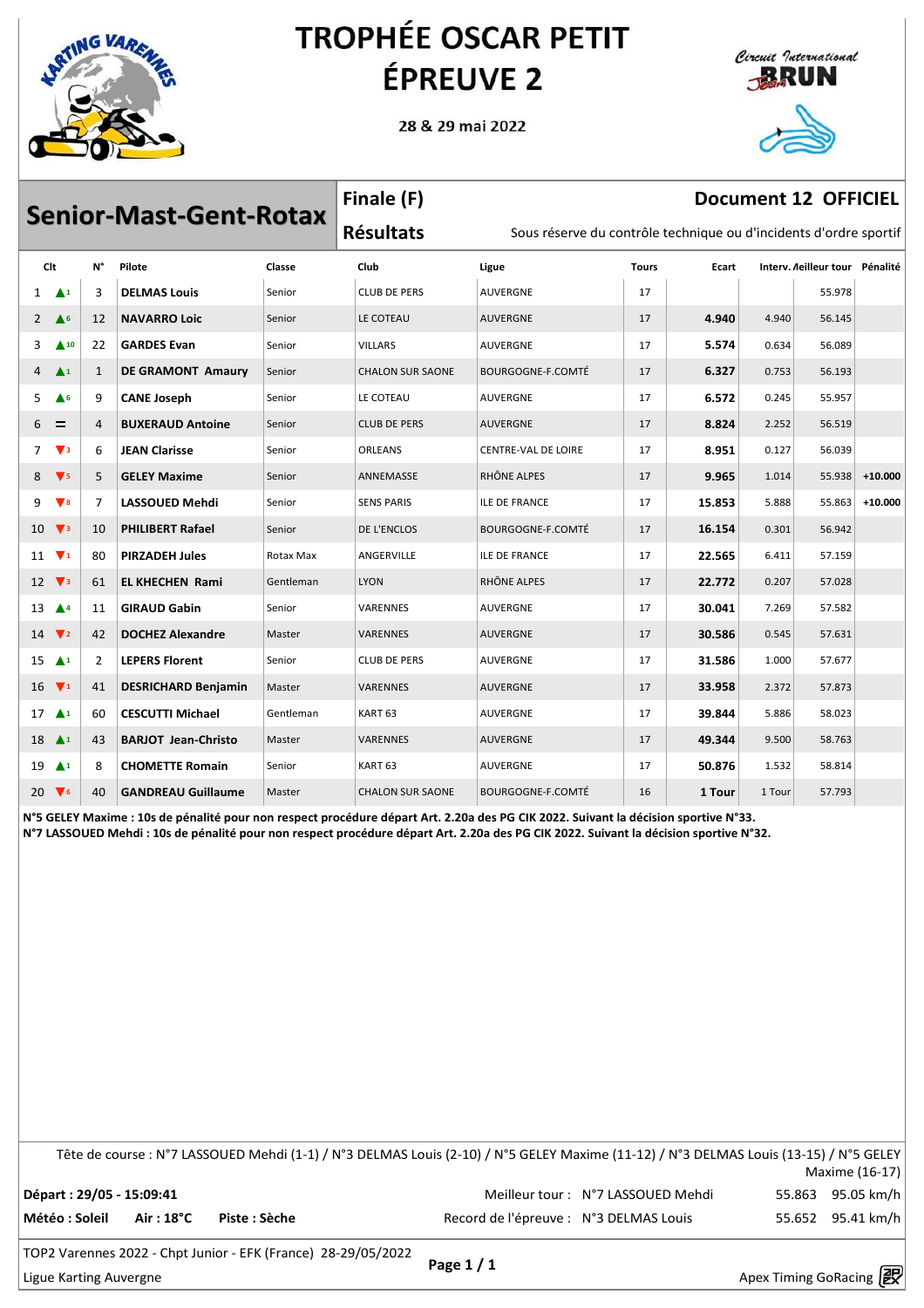

28 & 29 mai 2022



**KZ2 Master** 

Finale (F)

**Résultats** 

#### **Document 12 OFFICIEL**

|       | Sous réserve du contrôle technique ou d'incidents d'ordre sportif |       |                       |            |
|-------|-------------------------------------------------------------------|-------|-----------------------|------------|
| Ligue | Tours                                                             | Ecart | Interv. Meilleur tour | Pénalité l |
|       |                                                                   |       |                       |            |

|                | Clt                               | N°             | Pilote                       | Club                     | Ligue                         | <b>Tours</b>    | Ecart    |          | Interv. Meilleur tour | Pénalité  |
|----------------|-----------------------------------|----------------|------------------------------|--------------------------|-------------------------------|-----------------|----------|----------|-----------------------|-----------|
| $\mathbf{1}$   | $\blacktriangle$                  | 18             | POTAIN Mickaël               | VARENNES                 | AUVERGNE                      | 17              |          |          | 52.507                |           |
| $\overline{2}$ | $\blacktriangle^1$                | 15             | <b>LEDER Gregory</b>         | <b>CEVENOLE</b>          | <b>OCCITANIE MEDITERRANEE</b> | 17              | 2.916    | 2.916    | 52.764                |           |
| 3              | $\triangle^2$                     | 23             | <b>BOURDAIS Christian</b>    | <b>ASA DU RHONE</b>      | RHÔNE ALPES                   | 17              | 4.249    | 1.333    | 52.737                |           |
| 4              | $\nabla$ <sub>2</sub>             | 26             | <b>WOLHAUSER Marc</b>        | <b>WKR</b>               | <b>SUISSE</b>                 | 17              | 6.345    | 2.096    | 52.908                |           |
| 5              | $\triangle$ 10                    | 12             | <b>COCHAND Mathieu</b>       | <b>WKR</b>               | <b>SUISSE</b>                 | 17              | 6.503    | 0.158    | 52.472                |           |
| 6              | $\blacktriangle^4$                | 24             | <b>AUBRY Ivan</b>            | ANNEMASSE                | RHÔNE ALPES                   | 17              | 6.606    | 0.103    | 52.461                |           |
| 7              | $\mathbf{V}_1$                    | 46             | <b>DUCROT Emmanuel</b>       | DE L'ENCLOS              | BOURGOGNE-F.COMTÉ             | 17              | 9.236    | 2.630    | 53.069                |           |
| 8              | $\mathbf{V}_1$                    | 25             | <b>GORGE Clément</b>         | <b>SALBRIS</b>           | CENTRE-VAL DE LOIRE           | 17              | 10.945   | 1.709    | 53.048                |           |
| 9              | $\blacktriangledown$ <sub>5</sub> | 3              | <b>DEHARTE Julien</b>        | <b>COTE D'OPALE</b>      | DES HAUTS DE FRANCE           | 17              | 11.421   | 0.476    | 53.219                |           |
| 10             | $\triangle$ <sup>3</sup>          | 20             | <b>POIRSON Romain</b>        | <b>MARCILLAT</b>         | <b>AUVERGNE</b>               | 17              | 11.587   | 0.166    | 53.112                |           |
| 11             | $\blacktriangledown$ 10           | 16             | <b>LEDER Sébastien</b>       | <b>CEVENOLE</b>          | <b>OCCITANIE MEDITERRANEE</b> | 17              | 12.930   | 1.343    | 52.441                |           |
| 12             | $\mathbf{V}$ <sub>3</sub>         | 30             | <b>GAILLARD Mathieu</b>      | VARENNES                 | <b>AUVERGNE</b>               | 17              | 13.730   | 0.800    | 52.877                | $+10.000$ |
| 13             | $\triangle^4$                     | $\overline{2}$ | <b>DANIEL Guillaume</b>      | VARENNES                 | AUVERGNE                      | 17              | 15.037   | 1.307    | 53.342                |           |
| 14             | $\mathbf{V}$ <sub>3</sub>         | 11             | <b>FONTENILLE Vincent</b>    | VARENNES                 | <b>AUVERGNE</b>               | 17              | 17.442   | 2.405    | 53.062                |           |
| 15             | $\triangle$                       | 21             | <b>POKOS Guillaume</b>       | KART <sub>63</sub>       | AUVERGNE                      | 17              | 18.303   | 0.861    | 52.824                |           |
| 16             | $\triangle$ <sup>2</sup>          | 5              | <b>CAILLIAS Jeanbaptiste</b> | VARENNES                 | <b>AUVERGNE</b>               | 17              | 18.656   | 0.353    | 53.046                |           |
| 17             | $\blacktriangledown$ <sub>5</sub> | 4              | <b>ROUGIEUX Aurelien</b>     | <b>LORRAINE KART NKC</b> | <b>GRAND EST</b>              | 17              | 18.950   | 0.294    | 53.235                |           |
| 18             | $\triangle^2$                     | 6              | <b>SABLONIERE Arnaud</b>     | KART <sub>63</sub>       | <b>AUVERGNE</b>               | 17              | 21.816   | 2.866    | 53.541                |           |
| 19             | $\triangle^2$                     | 22             | <b>GUÉRIN Alexis</b>         | <b>VILLARS</b>           | AUVERGNE                      | 17              | 25.895   | 4.079    | 53.486                |           |
| 20             | $\blacktriangle^4$                | $\mathbf{1}$   | <b>BARATTA Clement</b>       | <b>SALBRIS</b>           | CENTRE-VAL DE LOIRE           | 17              | 26.057   | 0.162    | 53.376                |           |
| 21             | $\triangle$ 5                     | 10             | <b>COLOMBET Jérôme</b>       | PUMA FOREZ               | <b>AUVERGNE</b>               | 17              | 26.613   | 0.556    | 53.525                |           |
| 22             | $\triangle$ <sup>3</sup>          | 17             | <b>LAFAYE Brice</b>          | <b>LYON</b>              | RHÔNE ALPES                   | 17              | 39.058   | 12.445   | 54.374                |           |
| 23             | $\triangle$ <sub>5</sub>          | 8              | <b>BOUENOU Mathieu</b>       | LYON KART MASTER CLU     | RHÔNE ALPES                   | 17              | 48.010   | 8.952    | 54.853                |           |
| 24             | $\sqrt{10}$                       | 28             | DE VITO Rodolphe             | ANNEMASSE                | RHÔNE ALPES                   | 12              | 5 Tours  | 5 Tours  | 53.495                |           |
| 25             | $\blacktriangledown$ 6            | 9              | <b>STAEDELIN Thibaut</b>     | PEUGEOT MULHOUSE         | <b>GRAND EST</b>              | 9               | 8 Tours  | 3 Tours  | 54.191                | $+10.000$ |
| 26             | $\blacktriangle^1$                | 19             | <b>GRANGLADEN Romain</b>     | PEUGEOT MULHOUSE         | <b>GRAND EST</b>              | 9               | 8 Tours  | 8:38.777 | 54.233                |           |
| 27             | $\sqrt{4}$                        | 27             | <b>PAULET Florent</b>        | PUMA FOREZ               | AUVERGNE                      | $7\overline{ }$ | 10 Tours | 2 Tours  | 53.918                |           |
| 28             | $\sqrt{12}$                       | $\overline{7}$ | <b>FONCHIN Guillaume</b>     | <b>ST AMAND</b>          | CENTRE-VAL DE LOIRE           | $\mathbf 0$     | 17 Tours | 7 Tours  |                       | $+10.000$ |

N°30 GAILLARD Mathieu : 10 secondes de pénalité pour départ anticipé. Suivant la décision sportive N°36.

N°9 STAEDELIN Thibaut : 10 secondes de pénalité pour départ anticipé. Suivant la décision sportive N°37.

N°7 FONCHIN Guillaume : 10s de pénalité pour non respect de la procédure de départ, article 2.20a des PG CIK 2022. Suivant la décision sportive N°35. Non classés

| 14                       | <b>ROUSSELOT Morgan</b> |               | VARENNES                                                      | AUVERGNE                                                                  | Non partant |                               |  |
|--------------------------|-------------------------|---------------|---------------------------------------------------------------|---------------------------------------------------------------------------|-------------|-------------------------------|--|
|                          |                         |               |                                                               |                                                                           |             |                               |  |
|                          |                         |               |                                                               |                                                                           |             |                               |  |
|                          |                         |               |                                                               |                                                                           |             |                               |  |
|                          |                         |               |                                                               |                                                                           |             |                               |  |
|                          |                         |               |                                                               |                                                                           |             |                               |  |
|                          |                         |               |                                                               |                                                                           |             |                               |  |
|                          |                         |               |                                                               | Tête de course : N°30 GAILLARD Mathieu (1-7) / N°18 POTAIN Mickaël (8-17) |             |                               |  |
| Départ: 29/05 - 16:08:59 |                         |               |                                                               | Meilleur tour : N°16 LEDER Sébastien                                      |             | 52.441 101.26 km/h            |  |
| Météo : Soleil           | Air : 18°C              | Piste : Sèche |                                                               | Record de l'épreuve : N°24 AUBRY Ivan                                     |             | 52.234 101.66 km/h            |  |
| N°28 10:36               |                         |               |                                                               |                                                                           |             |                               |  |
|                          |                         |               | TOP2 Varennes 2022 - Chpt Junior - EFK (France) 28-29/05/2022 |                                                                           |             |                               |  |
| Ligue Karting Auvergne   |                         |               |                                                               | Page $1/1$                                                                |             | Apex Timing GoRacing <b>图</b> |  |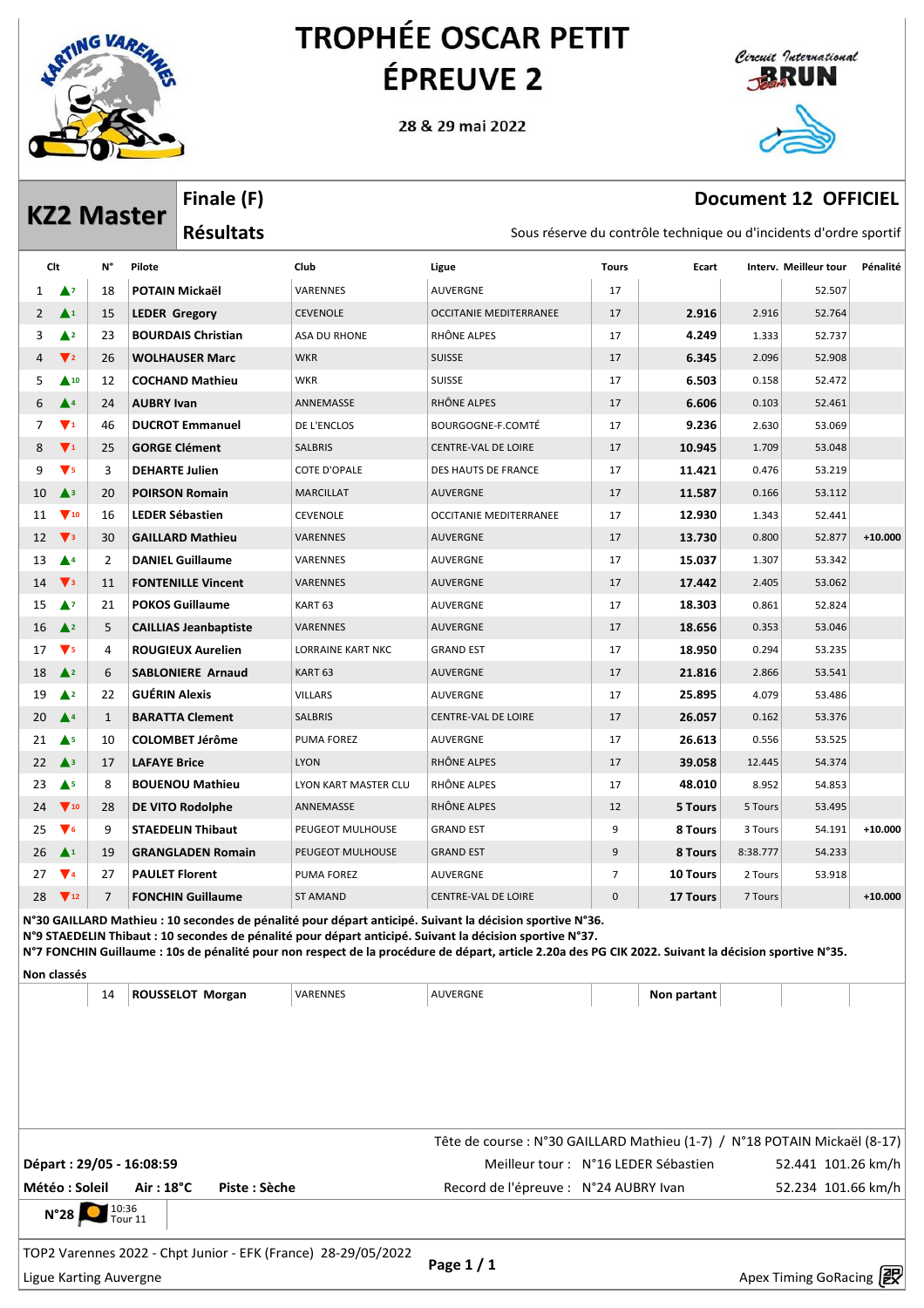



### 27-29 MAI 2022 **VARENNES-SUR-ALLIER**

#### **JUNIOR KARTING MANCHE 4**

#### ment 16 OFFICIEL

|           | Document 16 OFFICIEL |         |                                                                   |                | Finale (F)                   | <b>Junior FFSA</b> |    |                |
|-----------|----------------------|---------|-------------------------------------------------------------------|----------------|------------------------------|--------------------|----|----------------|
|           |                      |         | Sous réserve du contrôle technique ou d'incidents d'ordre sportif |                | <b>Résultats</b>             |                    |    |                |
| Pénalité  | <b>Meilleur tour</b> | Interv. | Ecart                                                             | <b>Tours</b>   |                              | Pilote             | N° | Clt            |
|           | 56.389               |         |                                                                   | 17             | <b>DORISON Arthur</b>        |                    | 10 | $\mathbf{1}$   |
|           | 56.054               | 0.082   | 0.082                                                             | 17             | PERROT THOMMEROT Enzo        |                    | 17 | $\overline{2}$ |
|           | 56.373               | 0.485   | 0.567                                                             | 17             | <b>LEBLAIS Bastian</b>       |                    | 4  | 3              |
|           | 56.319               | 0.571   | 1.138                                                             | 17             | <b>BILLARD Lisa</b>          |                    | 12 | 4              |
|           | 56.267               | 1.607   | 2.745                                                             | 17             | <b>DAUVERGNE Matthéo</b>     |                    | 9  | 5              |
|           | 56.289               | 1.434   | 4.179                                                             | 17             | <b>HERBERT Ryan</b>          |                    | 15 | 6              |
|           | 56.246               | 0.066   | 4.245                                                             | 17             | <b>ERKKILA Miko</b>          |                    | 2  | 7              |
|           | 56.298               | 0.415   | 4.660                                                             | 17             | <b>GIALDINI Ethan</b>        |                    | 19 | 8              |
|           | 56.620               | 3.785   | 8.445                                                             | 17             | <b>GILTAIRE Elvo</b>         |                    | 7  | 9              |
| $+5.000$  | 56.263               | 1.459   | 9.904                                                             | 17             |                              | <b>TANI Kimi</b>   | 11 | 10             |
|           | 56.573               | 2.602   | 12.506                                                            | 17             | <b>RAHALI Adam</b>           |                    | 3  | 11             |
|           | 56.615               | 0.034   | 12.540                                                            | 17             | <b>LELAURE Nils</b>          |                    | 14 | 12             |
|           | 56.546               | 0.597   | 13.137                                                            | 17             | <b>LORIMIER Arthur</b>       |                    | 6  | 13             |
|           | 56.590               | 0.431   | 13.568                                                            | 17             | <b>ROCHE PAILLER Mathias</b> |                    | 23 | 14             |
| $+15.000$ | 56.212               | 6.643   | 20.211                                                            | 17             | <b>GALMICHE Victor</b>       |                    | 25 | 15             |
|           | 58.330               | 19.089  | 39.300                                                            | 17             | <b>FLAMENT Matthias</b>      |                    | 16 | 16             |
|           | 58.108               | 0.675   | 39.975                                                            | 17             | LIGOT-DELPRAT Rodolphe       |                    | 8  | 17             |
|           | 56.800               | 7 Tours | 7 Tours                                                           | 10             | <b>MERIEUX Kimi</b>          |                    | 21 | 18             |
|           | 58.135               | 8 Tours | <b>15 Tours</b>                                                   | $\overline{2}$ | <b>LANFRAY Alan</b>          |                    | 18 | 19             |
|           |                      | 2 Tours | 17 Tours                                                          | $\mathbf 0$    | <b>JEANNE Louis</b>          |                    | 22 | 20             |

N°25 GALMICHE Victor : 5s de pénalité pour carénage avant mal positionné. Suivant la décision sportive N°30-25.

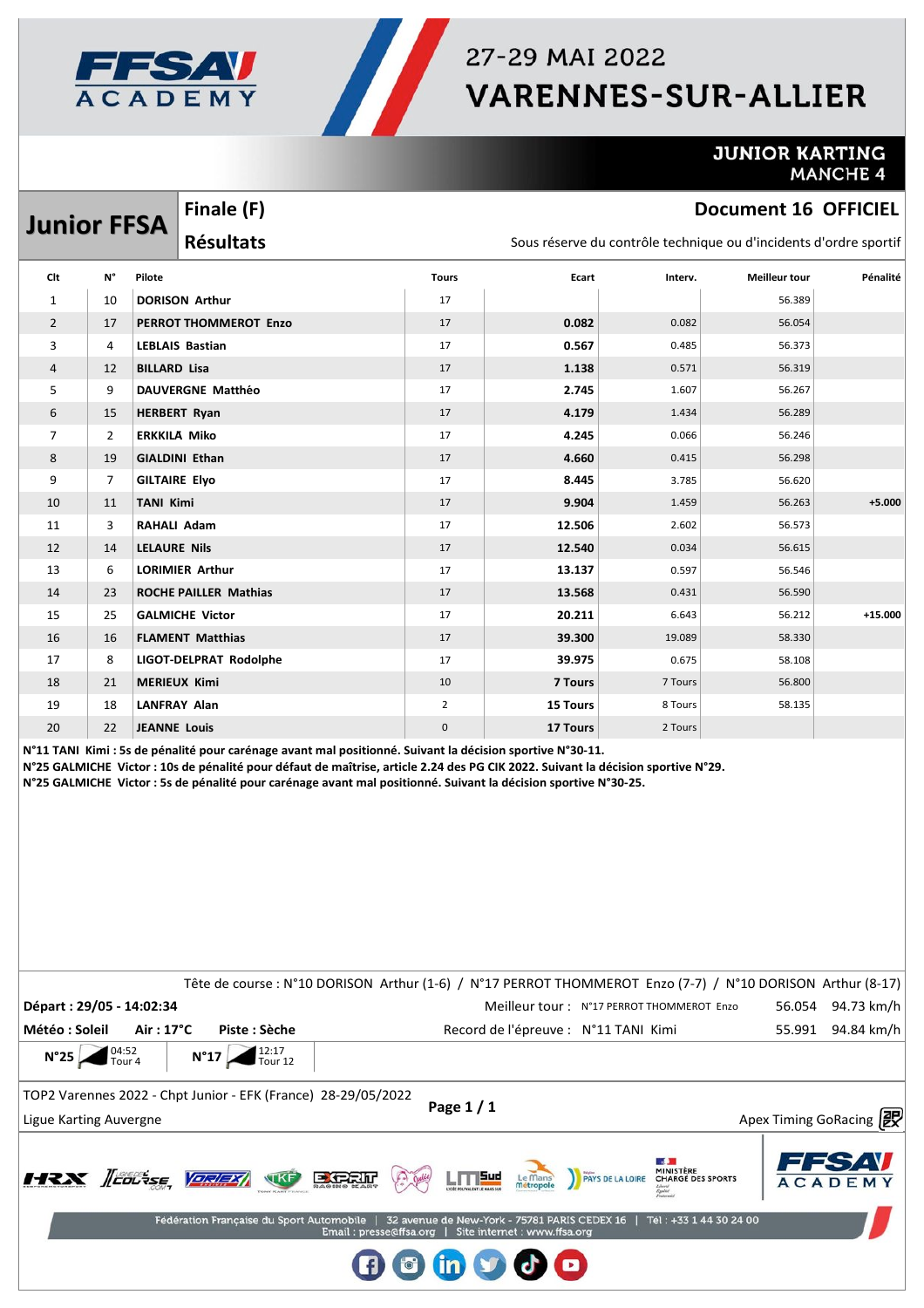

28 & 29 mai 2022



| <b>EFK</b>     |    | <b>Manches Qualificatives (MQ)</b> |                      | Document 9 OFFICIEL |                                                                   |                |                |                          |  |  |
|----------------|----|------------------------------------|----------------------|---------------------|-------------------------------------------------------------------|----------------|----------------|--------------------------|--|--|
|                |    | <b>Résultats</b>                   |                      |                     | Sous réserve du contrôle technique ou d'incidents d'ordre sportif |                |                |                          |  |  |
| Clt            | N° | Pilote                             | Club                 | Ligue               | ଙ                                                                 | <b>MON</b>     | र्ष्ट्र<br>ब   | <b>Points</b>            |  |  |
| $\mathbf 1$    | 15 | <b>PAZ Edgar</b>                   | <b>EFK VILLARS</b>   | <b>AUVERGNE</b>     | 1:17.801                                                          | $\mathbf 0$    | 0              | 0                        |  |  |
| 2              | 11 | <b>EYNARD Nolan</b>                | <b>EFK VILLARS</b>   | <b>AUVERGNE</b>     | 1:17.634                                                          | $\overline{2}$ | $\overline{2}$ | 4                        |  |  |
| 3              | 10 | <b>FAES Nathan</b>                 | <b>EFK VILLARS</b>   | <b>AUVERGNE</b>     | 1:18.588                                                          | 3              | 4              | $\overline{\phantom{a}}$ |  |  |
| $\overline{4}$ | 14 | <b>BALLOUK Djibryl</b>             | <b>EFK VILLARS</b>   | <b>AUVERGNE</b>     | 1:18.623                                                          | 5              | 3              | 8                        |  |  |
| 5              | 16 | <b>RICHARD-HRAICHI Ilyes</b>       | <b>EFK VILLARS</b>   | <b>AUVERGNE</b>     | 1:18.317                                                          | 4              | 6              | 10                       |  |  |
| 6              | 21 | <b>BELLIN Léandre</b>              | <b>EFK DRIV'KART</b> | RHÔNE ALPES         | 1:18.809                                                          | 6              | $\overline{7}$ | 13                       |  |  |
| $\overline{7}$ | 12 | <b>GUINDE Aurélien</b>             | <b>EFK VILLARS</b>   | AUVERGNE            | 1:20.233                                                          | 10             | 5              | 15                       |  |  |
| 8              | 30 | <b>DARVEY Kenzie</b>               | EFK CHARLES GERMAIN  | RHÔNE ALPES         | 1:20.604                                                          | $\overline{7}$ | 9              | 16                       |  |  |
| 9              | 22 | <b>REGAL Mathias</b>               | <b>EFK DRIV'KART</b> | RHÔNE ALPES         | 1:20.414                                                          | 9              | 8              | 17                       |  |  |
| 10             | 20 | <b>VIRAGH Loic</b>                 | <b>EFK DRIV'KART</b> | RHÔNE ALPES         | 1:20.662                                                          | 8              | 10             | 18                       |  |  |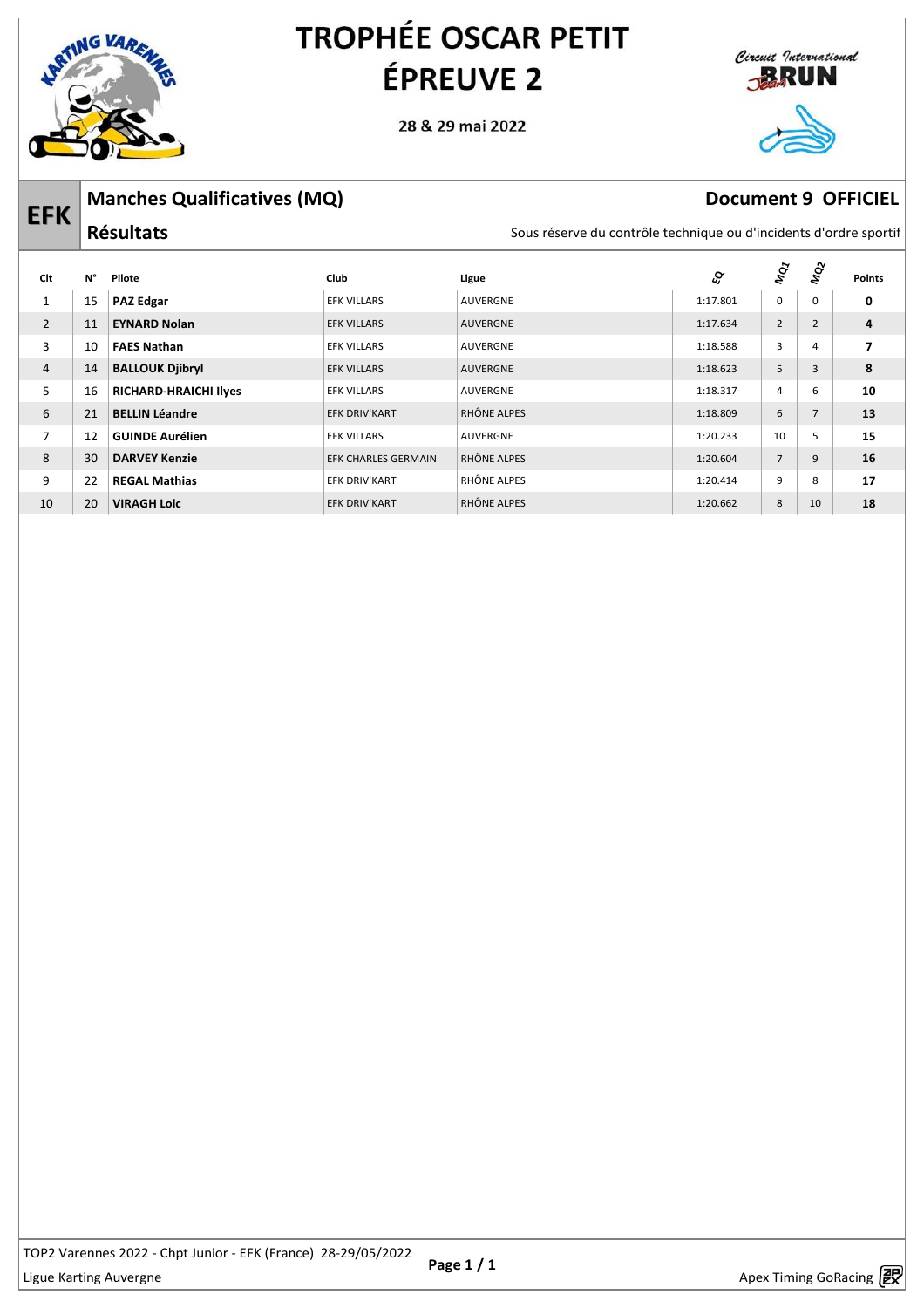

**Minime** 

# **TROPHÉE OSCAR PETIT ÉPREUVE 2**

28 & 29 mai 2022



#### **Document 12 OFFICIEL**

Finale (F) **Résultats** 

#### Sous réserve du contrôle technique ou d'incidents d'ordre sportif

| Clt            |                               | N°             | Pilote                   | Club                | Ligue                         | <b>Tours</b> | Ecart           |          | Interv. Meilleur tour | Pénalité |
|----------------|-------------------------------|----------------|--------------------------|---------------------|-------------------------------|--------------|-----------------|----------|-----------------------|----------|
|                | $\equiv$                      | 5              | <b>BEAUVOIS Valentin</b> | SALBRIS             | <b>CENTRE-VAL DE LOIRE</b>    | 11           |                 |          | 1:08.612              |          |
| 2              | $\blacktriangle$ <sup>4</sup> | 9              | <b>SOER Carsten</b>      | ANGERVILLE          | <b>ILE DE FRANCE</b>          | 11           | 0.187           | 0.187    | 1:08.614              |          |
| 3              | $\triangle$ <sub>5</sub>      | 7              | <b>REIS Matheo</b>       | <b>VILLARS</b>      | <b>AUVERGNE</b>               | 11           | 0.263           | 0.076    | 1:08.318              |          |
| $\overline{4}$ | $\mathbf{V}$ <sub>2</sub>     | 22             | <b>IBBOTSON Zachary</b>  | <b>LYON</b>         | RHÔNE ALPES                   | 11           | 0.588           | 0.325    | 1:08.463              |          |
| 5.             | $\blacktriangledown_1$        | $\mathbf{1}$   | <b>MONTLAUR Julia</b>    | <b>MARTIGUES</b>    | <b>PACAC</b>                  | 11           | 0.848           | 0.260    | 1:07.968              |          |
| 6              | $\triangle^3$                 | 8              | <b>PIQUION Hugues</b>    | ANNEMASSE           | RHÔNE ALPES                   | 11           | 4.514           | 3.666    | 1:08.906              |          |
|                | Ξ                             | 10             | <b>DEHARTE Valentin</b>  | <b>COTE D'OPALE</b> | <b>DES HAUTS DE FRANCE</b>    | 11           | 4.717           | 0.203    | 1:08.800              |          |
| 8              | $\blacktriangledown_3$        | $\overline{4}$ | MÉDINA Lucas             | <b>VILLARS</b>      | <b>AUVERGNE</b>               | 11           | 5.495           | 0.778    | 1:08.235              | $+5.000$ |
| 9              | $\blacktriangledown_6$        | 2              | <b>LEBLAIS Maxance</b>   | PLUMELIAU           | <b>BRETAGNE-PAYS DE LOIRE</b> | 11           | 6.089           | 0.594    | 1:07.988              | $+5.000$ |
| 10             | $\equiv$                      | 3              | <b>SIMONNET Randy</b>    | KART <sub>63</sub>  | <b>AUVERGNE</b>               | $\mathbf{1}$ | <b>10 Tours</b> | 10 Tours | 2:17.414              |          |

N°4 MÉDINA Lucas : 5s de pénalité pour carénage avant mal positionné. Suivant la décision sportive N°38-4.

N°2 LEBLAIS Maxance : 5s de pénalité pour carénage avant mal positionné. Suivant la décision sportive N°38-2.

|                                |            |               | Tête de course : N°5 BEAUVOIS Valentin (1-11) |                     |
|--------------------------------|------------|---------------|-----------------------------------------------|---------------------|
| Départ : 29/05 - 16:34:39      |            |               | Meilleur tour: N°1 MONTLAUR Julia             | 1:07.968 78.13 km/h |
| $\mathsf{\mid}$ Météo : Soleil | Air : 18°C | Piste : Sèche | Record de l'épreuve : N°5 BEAUVOIS Valentin   | 1:07.522 78.64 km/h |
|                                |            |               |                                               |                     |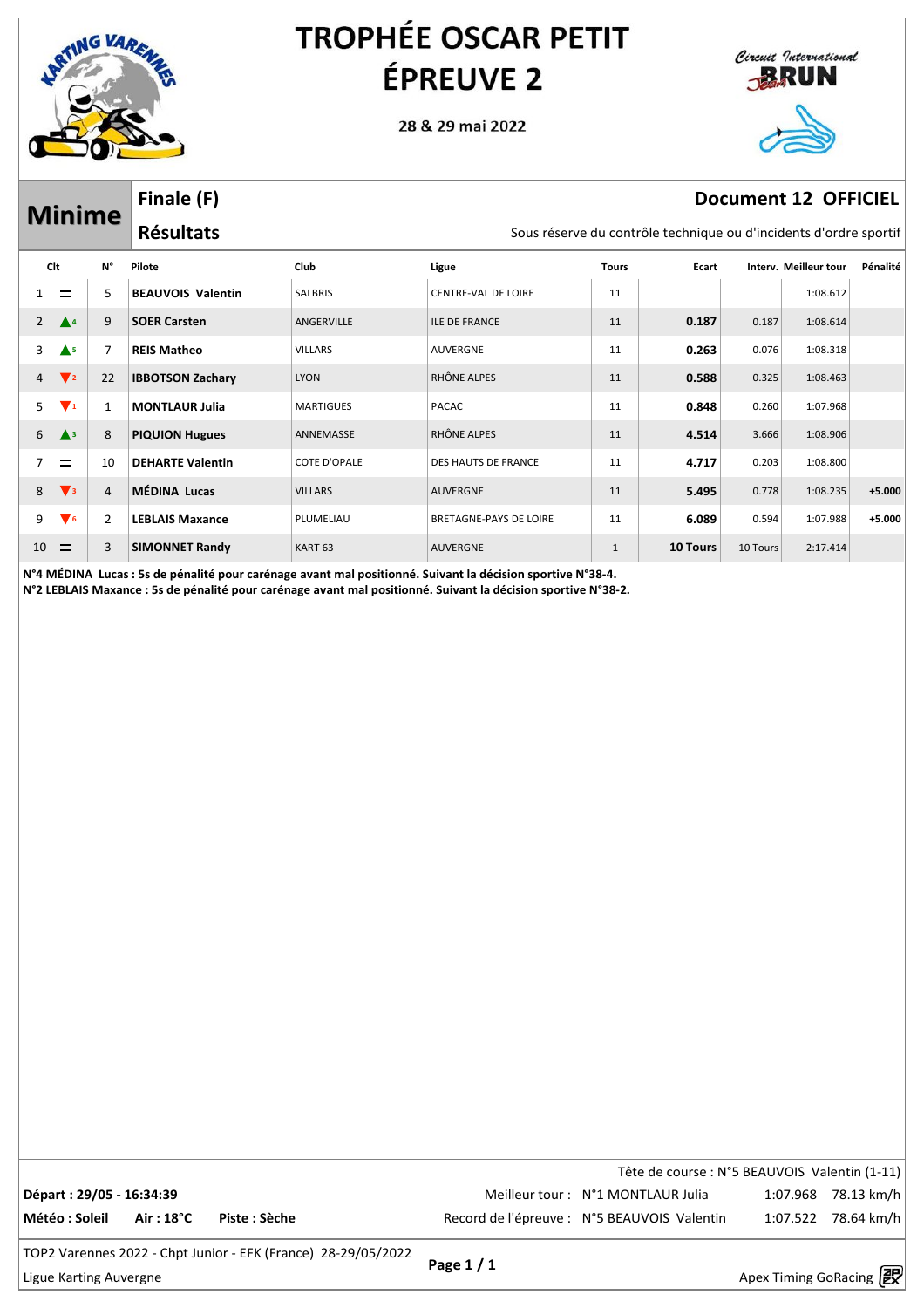

28 & 29 mai 2022



#### **FFICIEL**

 $+10.000$ 

52.969

53.993

52.324

55.413

52.908

52.633

53.211

55.161

56.617

41.815

45.873

2 Tours

3 Tours

10 Tours

12 Tours

13 Tours

15 Tours

15 Tours

2.616

4.058

2 Tours

1 Tour

7 Tours

2 Tours

1 Tour

2 Tours

20.880

17

17

15

 $14$ 

 $\overline{7}$ 

 $\sf 5$ 

 $\overline{4}$ 

 $\overline{2}$ 

 $\mathbf 2$ 

|                 |                                   |                | Finale (F)                                        |                      |                               |              |                                                                   |        | <b>Document 12 OFFICIEL</b> |           |
|-----------------|-----------------------------------|----------------|---------------------------------------------------|----------------------|-------------------------------|--------------|-------------------------------------------------------------------|--------|-----------------------------|-----------|
| KZ <sub>2</sub> |                                   |                | <b>Résultats</b>                                  |                      |                               |              | Sous réserve du contrôle technique ou d'incidents d'ordre sportif |        |                             |           |
|                 | Clt                               | N°             | Pilote                                            | Club                 | Ligue                         | <b>Tours</b> | Ecart                                                             |        | Interv. Meilleur tour       | Pénalité  |
| 1               | $\equiv$                          | 26             | <b>LOUBERE Pierre</b>                             | PAU                  | <b>NOUVELLE AQUITAINE SUD</b> | 17           |                                                                   |        | 51.919                      |           |
| 2               | $=$                               | 25             | <b>SPIRGEL Mattéo</b>                             | ROSNY <sub>93</sub>  | <b>ILE DE FRANCE</b>          | 17           | 0.646                                                             | 0.646  | 51.926                      |           |
| 3               | $\blacktriangle$ <sup>1</sup>     | 24             | <b>SPIRGEL Cédric</b>                             | ROSNY <sub>93</sub>  | <b>ILE DE FRANCE</b>          | 17           | 0.929                                                             | 0.283  | 51.902                      |           |
| 4               | $\blacktriangledown_1$            | 10             | <b>CHOISNET Hugo</b>                              | KART <sub>63</sub>   | <b>AUVERGNE</b>               | 17           | 4.182                                                             | 3.253  | 52.114                      |           |
| 5               | $\triangle$ <sup>2</sup>          | 16             | <b>SABOTAVA Victorien</b>                         | ANNEMASSE            | RHÔNE ALPES                   | 17           | 6.369                                                             | 2.187  | 52.326                      |           |
| 6               | $=$                               | 12             | <b>VINDICE Loic</b>                               | CH. GAILLARD         | RHÔNE ALPES                   | 17           | 6.572                                                             | 0.203  | 52.004                      |           |
| $\overline{7}$  | $\triangle$ 19                    | 29             | <b>BOURGEOIS Pierre</b>                           | ANNEMASSE            | RHÔNE ALPES                   | 17           | 6.746                                                             | 0.174  | 51.968                      |           |
| 8               | $\blacktriangle$ <sup>4</sup>     | 28             | <b>BOUMEDIENE-REFOSCO Me CORMEILLES EN VEIXIN</b> |                      | <b>ILE DE FRANCE</b>          | 17           | 7.021                                                             | 0.275  | 51.992                      |           |
| 9               | $\blacktriangle$ 4                | 7              | <b>DANIEL Emilien</b>                             | <b>VARENNES</b>      | <b>AUVERGNE</b>               | 17           | 7.446                                                             | 0.425  | 51.964                      |           |
| 10              | $\blacktriangle$ <sup>4</sup>     | 5              | <b>FOURNIER Paul</b>                              | LYON KART MASTER CLU | RHÔNE ALPES                   | 17           | 8.353                                                             | 0.907  | 52.119                      |           |
| 11              | $\mathbf{V}$ <sub>3</sub>         | 14             | <b>LAY Gillian</b>                                | <b>CEVENOLE</b>      | <b>OCCITANIE MEDITERRANEE</b> | 17           | 9.858                                                             | 1.505  | 52.313                      |           |
| 12              | A <sub>6</sub>                    | 31             | <b>GAUTIER Arthur</b>                             | <b>AS KARTING</b>    | <b>SUISSE</b>                 | 17           | 14.608                                                            | 4.750  | 52.460                      |           |
| 13              | $\nabla$ 2                        | 9              | <b>PY Oscar</b>                                   | PAU                  | NOUVELLE AQUITAINE SUD        | 17           | 15.018                                                            | 0.410  | 52.151                      |           |
| 14              | $\Psi$ 4                          | 4              | <b>GULDENFELS Dorian</b>                          | ANNEAU DU RHIN       | <b>GRAND EST</b>              | 17           | 15.618                                                            | 0.600  | 52.326                      |           |
| 15              | $\blacktriangle$ 7                | 34             | <b>DARNE Jeremy</b>                               | <b>VILLARS</b>       | <b>AUVERGNE</b>               | 17           | 17.842                                                            | 2.224  | 52.530                      |           |
| 16              | $\blacktriangle$                  | 18             | <b>QUILIS Thomas</b>                              | <b>ORLEANS</b>       | CENTRE-VAL DE LOIRE           | 17           | 18.206                                                            | 0.364  | 52.237                      |           |
| 17              | $=$                               | 11             | <b>GERVASONI Ghislain</b>                         | PAYS DE GEX          | BOURGOGNE-F.COMTÉ             | 17           | 18.894                                                            | 0.688  | 52.561                      |           |
| 18              | $\triangle$ <sup>3</sup>          | 32             | <b>GLADSTEIN Alexandre</b>                        | <b>BRETIGNY</b>      | <b>ILE DE FRANCE</b>          | 17           | 19.062                                                            | 0.168  | 52.294                      |           |
| 19              | $\blacktriangledown$ <sub>3</sub> | 27             | <b>GARCIA Alexis</b>                              | LYON KART MASTER CLU | RHÔNE ALPES                   | 17           | 20.438                                                            | 1.376  | 52.583                      |           |
| 20              | $\mathbf{V}_1$                    | 17             | <b>HUGON Cédric</b>                               | <b>VILLARS</b>       | <b>AUVERGNE</b>               | 17           | 20.710                                                            | 0.272  | 52.599                      |           |
| 21              | $\blacktriangle$ 7                | 20             | <b>GALLACIO Leo</b>                               | ANNEMASSE            | RHÔNE ALPES                   | 17           | 23.486                                                            | 2.776  | 52.844                      |           |
| 22              | $\blacktriangle$ 7                | $\overline{2}$ | <b>DUCHAUSSOY Julien</b>                          | <b>KARTLAND 77</b>   | <b>ILE DE FRANCE</b>          | 17           | 26.046                                                            | 2.560  | 52.772                      |           |
| 23              | $\blacktriangle$ <sup>1</sup>     | 22             | <b>GILLOZ Valentin</b>                            | <b>MONTBELIARD</b>   | BOURGOGNE-F.COMTÉ             | 17           | 27.619                                                            | 1.573  | 52.790                      |           |
| 24              | $\triangle$ <sup>6</sup>          | 21             | <b>LAURIER Noah</b>                               | <b>LYON</b>          | RHÔNE ALPES                   | 17           | 29.082                                                            | 1.463  | 52.886                      |           |
| 25              | $\blacktriangle$ 8                | 3              | <b>DUBREUIL Hugo</b>                              | <b>MER 41</b>        | CENTRE-VAL DE LOIRE           | 17           | 39.199                                                            | 10.117 | 52.672                      | $+10.000$ |

N°3 DUBREUIL Hugo : 5s de pénalité pour carénage avant mal positionné. Suivant la décision sportive N°39-3. N°6 SERRA Benjamin : 5s de pénalité pour carénage avant mal positionné. Suivant la décision sportive N°39-6.

ANNEMASSE

**KARTLAND 77** 

**PUMA FOREZ** 

**GSK** 

KART<sub>63</sub>

SALBRIS

ANNEMASSE

VARENNES

**CORMEILLES EN VEIXIN** 

|                                                               | Tête de course : N°25 SPIRGEL Mattéo (1-13) / N°26 LOUBERE Pierre (14-17) |                    |
|---------------------------------------------------------------|---------------------------------------------------------------------------|--------------------|
| Départ : 29/05 - 16:53:58                                     | Meilleur tour: N°24 SPIRGEL Cédric                                        | 51.902 102.31 km/h |
| Air : $18^{\circ}$ C<br>Météo : Soleil<br>Piste : Sèche       | Record de l'épreuve : N°15 POTAIN Jérémy                                  | 51.601 102.90 km/h |
| $N°8$ $\frac{12:18}{Tour 13}$                                 |                                                                           |                    |
| TOP2 Varennes 2022 - Chpt Junior - EFK (France) 28-29/05/2022 |                                                                           |                    |

**ILE DE FRANCE** 

AUVERGNE

**AUVERGNE** 

RHÔNE ALPES

**ILE DE FRANCE** 

RHÔNE ALPES

**AUVERGNE** 

CENTRE-VAL DE LOIRE

**SUISSE** 

**Ligue Karting Auvergne** 

26  $\triangle$ <sub>5</sub>

27  $\triangle$ <sup>5</sup>

28  $\blacktriangledown$ <sub>3</sub>

 $29$  $A<sub>5</sub>$ 

30

31  $\Psi$ <sub>16</sub>

 $32$  $\nabla$  27

วว

34

 $\blacktriangledown$  21

 $\blacktriangledown$ <sub>13</sub>

 $\Psi$ 

6

19

35

 $\mathbf{R}$ 

 $\mathbf{1}$ 

30

15

 $33$ 

23

**SERRA Benjamin** 

**BENOIT Dorian** 

**VORIA Quentin** 

PORTE Jérémy

**GRILLON Maxime** 

**FAUQUET Florian** 

DA COSTA-FÈVRE Grégoife

POTAIN Jérémy

**DEVEY Amadéo** 

Page 1 / 1

Apex Timing GoRacing 2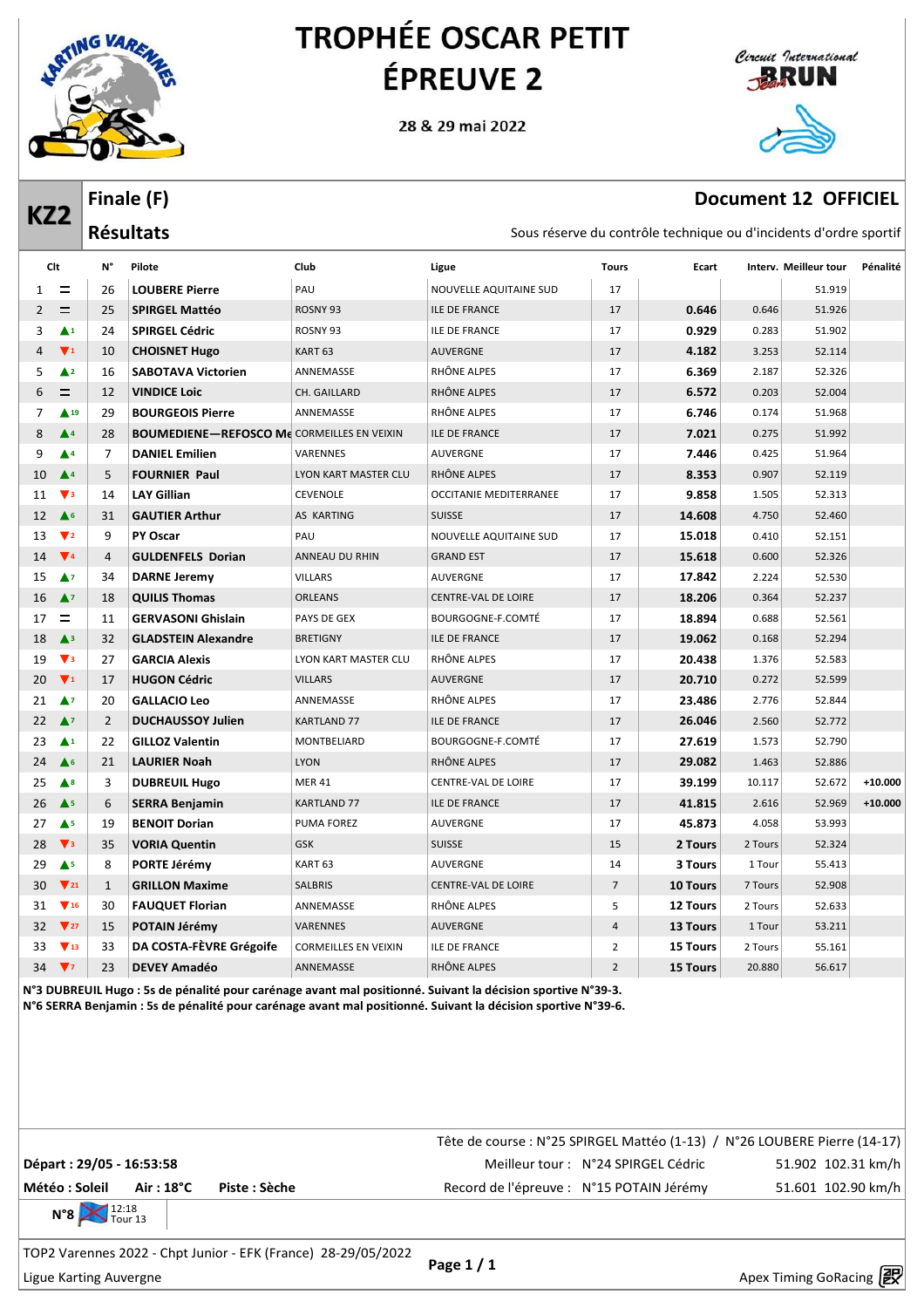

28 & 29 mai 2022



#### Finale (F) **Document 12 OFFICIEL KZ2 Gentleman Résultats** Sous réserve du contrôle technique ou d'incidents d'ordre sportif Clt  $N^{\circ}$ Pilote Club Ligue Tours Ecart Interv. **Meilleur tour**  $\overline{1}$ 42 **PORTMANN Benoit** PEUGEOT MULHOUSE **GRAND EST**  $17$ 52.984  $\overline{2}$ 52 **SCHOTT David GRAND EST** 6.860 **HAGUENAU**  $17$ 6.860 53.426 **ANTUNES Orlando**  $\overline{3}$ 54 **VARENNES** AUVERGNE 8.928 2.068  $17$ 53.538  $\overline{\mathbf{A}}$ **TRIBOLO Frédéric MARTIGUES PACAC**  $17$ 9.301 0.373 40 53 423 DI RUSCIO Robert 17.610 **LYON** RHÔNE ALPES  $\sqrt{2}$ 50  $17$ 8.309 53.918  $6\phantom{a}$ 47 **GALARDO Patrick** PUMA FOREZ **AUVERGNE**  $17$ 23.019 5409 54.123  $\overline{7}$ 56 **BASTID Didier** CORMEILLES EN VEIXIN ILE DE FRANCE  $17$ 23.635 0.616 54.079 8 **DEMACEDO Philippe** CORMEILLES EN VEIXIN ILE DE FRANCE 24.694 1.059 54.282 55  $17$  $\mathsf{Q}$ **DUPUY Pascal** PUMA FOREZ 25.053 48 **AUVERGNE** 0.359 17 54.102  $10$ 45 **GALARDO Philippe PUMA FOREZ AUVERGNE**  $17$ 28.800 3.747 54.344  $11$ 49 **MEYER Laurent HAGUENAU GRAND EST**  $17$ 40.141 11.341 54.502  $12$  $44$ **MECHIN Jean-Pierre** LA GRANDE MOTTE 34 **OCCITANIE MEDITERRANEE**  $17$ 48.065 7.924 55.103  $13$  $41$ **CHATILLON Philippe CLUB DE PERS AUVERGNE** 6 Tours 6 Tours 55.053  $11$  $14$ **BLANCHARD Jean Luc** PUMA FOREZ  $53$ AUVERGNE 7 Tours  $10$ 1 Tour 54.891 Non classés **FAVRET Franck VARENNES** AUVERGNE Disqualifié 51 53.414

N°51 FAVRET Franck : Disqualification de la competition pour non conformite technique. Suivant la décision sportive N°40.

|                          |            |               | Tête de course : N°42 PORTMANN Benoit (1-17) |                                            |                    |  |  |
|--------------------------|------------|---------------|----------------------------------------------|--------------------------------------------|--------------------|--|--|
| Départ: 29/05 - 17:19:35 |            |               |                                              | Meilleur tour: N°42 PORTMANN Benoit        | 52.984 100.22 km/h |  |  |
| Météo : Soleil           | Air : 18°C | Piste : Sèche |                                              | Record de l'épreuve : N°42 PORTMANN Benoit | 52.905 100.37 km/h |  |  |